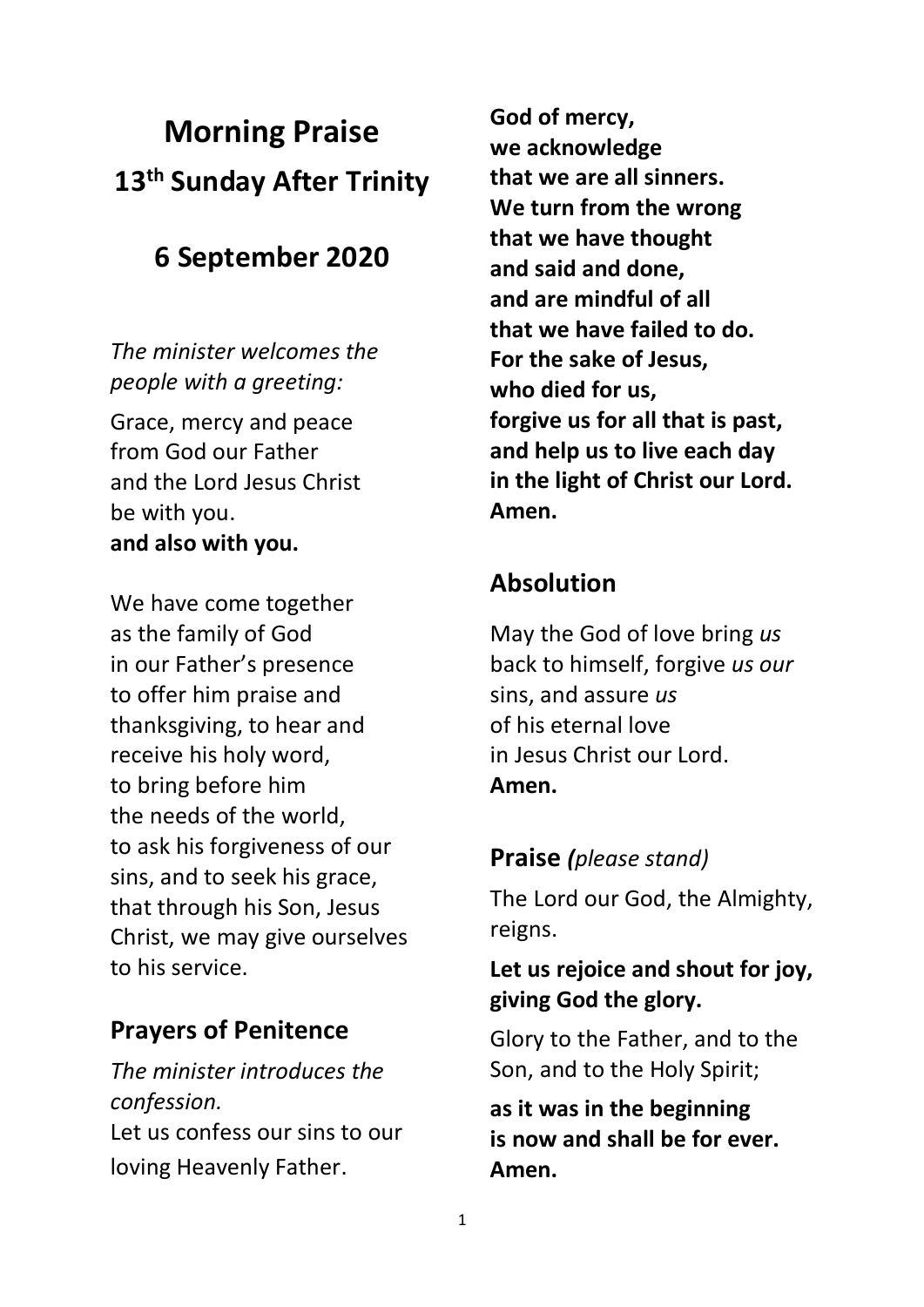## **Psalm 119.33–40**

33 Teach me, O Lord, the way of your statutes and I shall keep it to the end.

#### **34 Give me understanding and I shall keep your law; I shall keep it with my whole heart.**

35 Lead me in the path of your commandments, for therein is my delight.

#### **36 Incline my heart to your testimonies and not to unjust gain.**

37 Turn away my eyes lest they gaze on vanities; O give me life in your ways.

#### **38 Confirm to your servant your promise, which stands for all who fear you.**

39 Turn away the reproach which I dread, because your judgements are good.

**40 Behold, I long for your commandments; in your righteousness give me life.**

**Glory to the Father, and to the Son, and to the Holy Spirit; as it was in the beginning is now and shall be for ever. Amen.**

# **The Collect**

Almighty God,

you search us and know us: may we rely on you in strength and rest on you in weakness, now and in all our days; through Jesus Christ our Lord. **Amen.**

# **Scripture Reading**

#### **Romans 13:8-14 (NRSV)**

**<sup>8</sup>**Owe no one anything, except to love one another; for the one who loves another has fulfilled the law. **<sup>9</sup>** The commandments, 'You shall not commit adultery; You shall not murder; You shall not steal; You shall not covet'; and any other commandment, are summed up in this word, 'Love your neighbour as yourself.' **<sup>10</sup>** Love does no wrong to a neighbour; therefore, love is the fulfilling of the law.

**<sup>11</sup>** Besides this, you know what time it is, how it is now the moment for you to wake from sleep. For salvation is nearer to us now than when we became believers; **<sup>12</sup>** the night is far gone, the day is near. Let us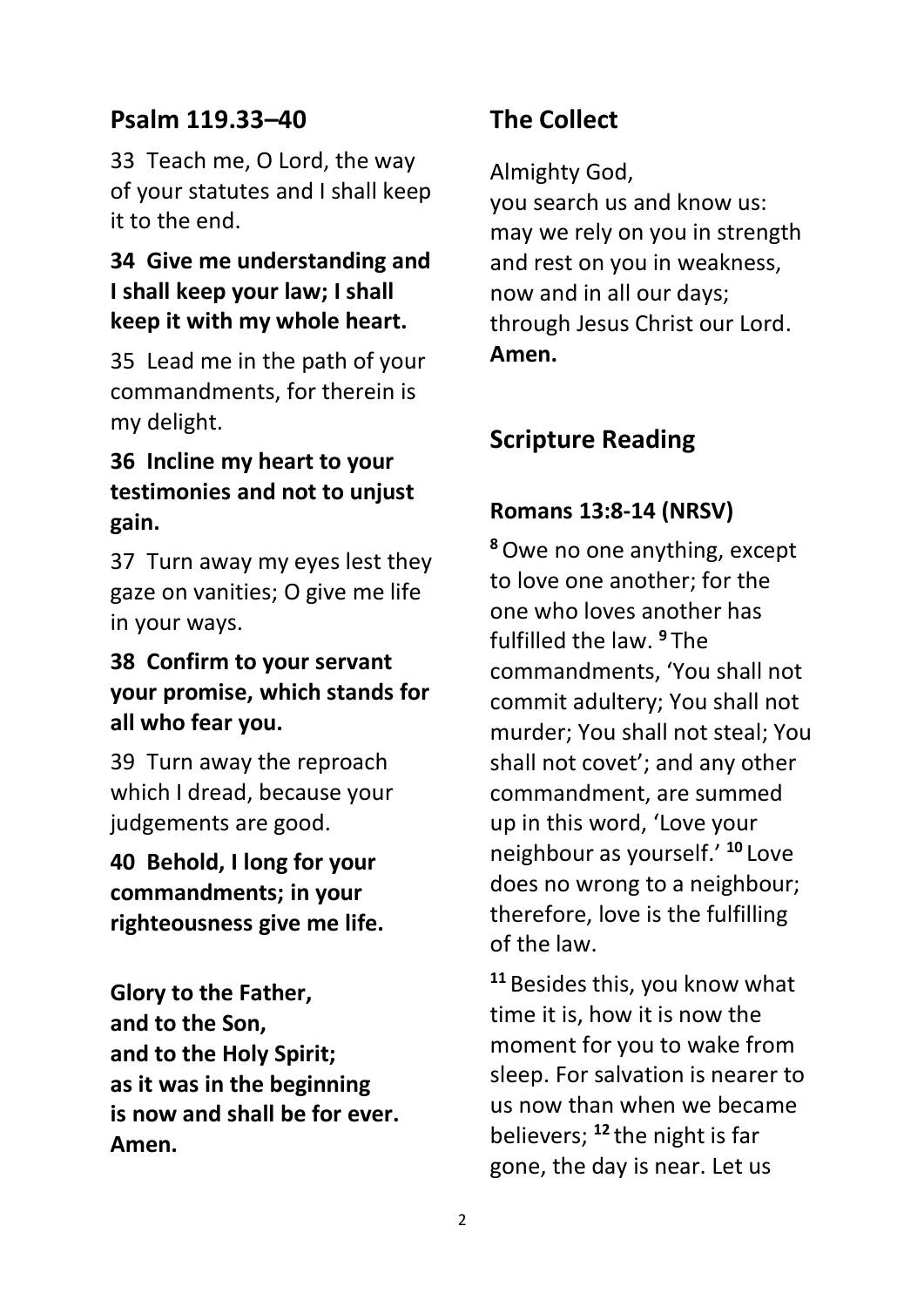then lay aside the works of darkness and put on the armour of light; **<sup>13</sup>** let us live honourably as in the day, not in revelling and drunkenness, not in debauchery and licentiousness, not in quarrelling and jealousy. **<sup>14</sup>** Instead, put on the Lord Jesus Christ, and make no provision for the flesh, to gratify its desires.

This is the word of the Lord. **Thanks be to God.**

#### **Sermon**

**Music for reflection**

# **Affirmation of Faith**

Let us declare our faith in God. **We believe in God the Father, from whom every family in heaven and on earth is named.**

**We believe in God the Son, who lives in our hearts through faith, and fills us with his love.**

**We believe in God the Holy Spirit, who strengthens us with power from on high.**

**We believe in one God; Father, Son and Holy Spirit. Amen.**

*cf Ephesians 3*

#### **Prayers**

# **Prayers of Intercession**

*This response may be used* Lord, in your mercy **Hear our prayer.** *Concluding with*

**Merciful Father, Accept these prayers For the sake of your Son our Saviour, Jesus Christ. Amen.**

**The Lord's Prayer** As our Saviour taught us, so we pray:

**Our Father in heaven, hallowed be your name, your kingdom come, your will be done, on earth as in heaven. Give us today our daily bread. Forgive us our sins as we forgive those who sin against us.**